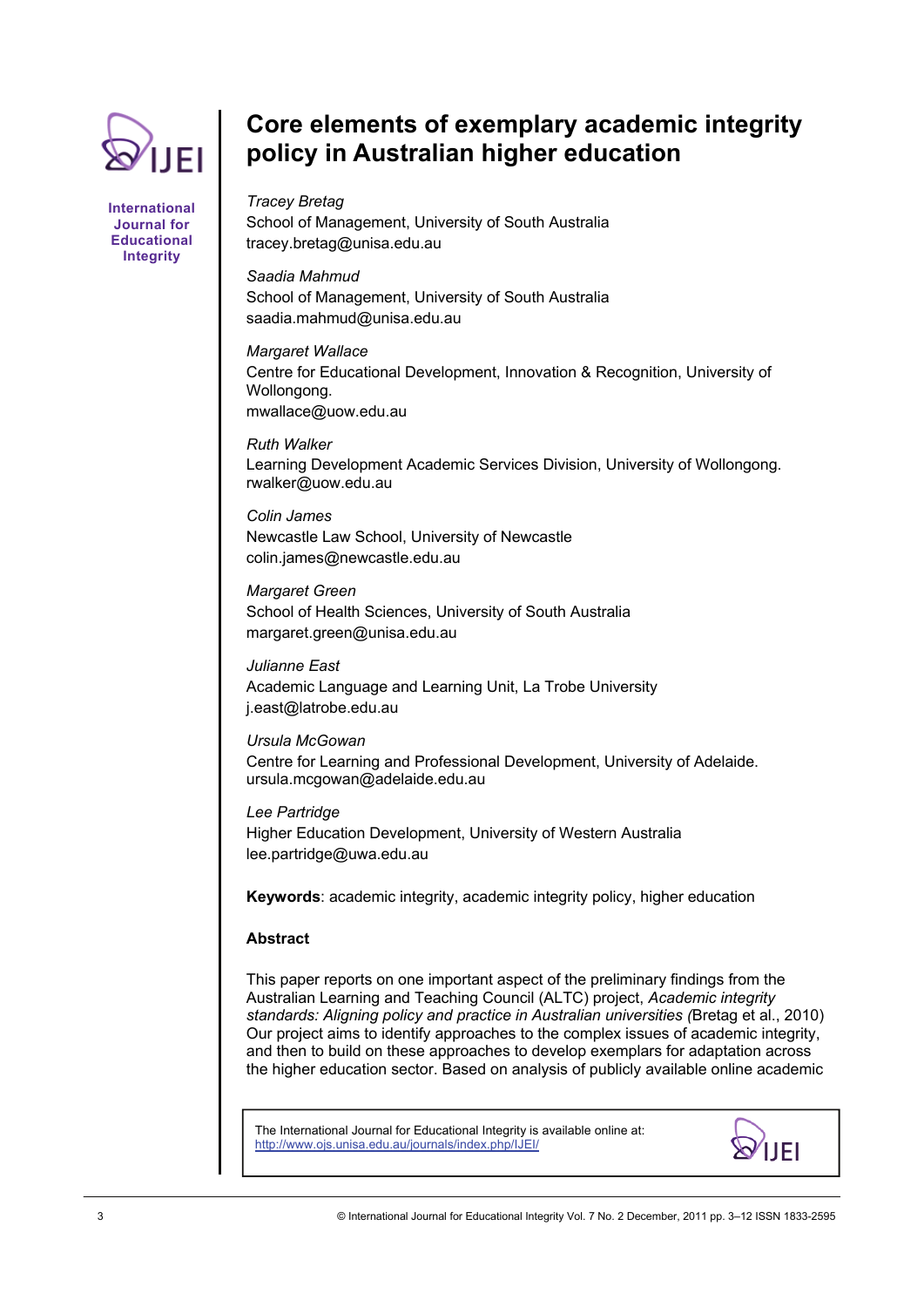integrity policies at each of the 39 Australian universities, we have identified five core elements of exemplary academic integrity policy. These have been grouped under the headings, Access, Approach, Responsibility, Detail and Support, with no element given priority over another. In this paper we compare the five core elements identified in our research with best practice guidelines recommended by the Higher Education Academy (HEA) in the UK. We conclude that an exemplar policy needs to provide an upfront, consistent message, reiterated throughout the entire policy, which indicates a systemic and sustained commitment to the values of academic integrity and the practices that ensure it. Whereas the HEA created two discrete resources, the key aim and challenge of this project will be to develop exemplars that demonstrate a strong alignment between policy and practice.

## **Introduction**

How a university defines and explains the role of academic integrity (AI) in its policy will affect the way it is taught and embedded in the curriculum. It therefore follows that policies, procedures, teaching and assessment practices should be interconnected. In the UK, the call to examine consistency in academic integrity came from the Independent Adjudicator for Higher Education who declared that variation in penalties for plagiarism across the higher education sector was indefensible. This led to the development of the project, 'Academic Misconduct Benchmarking Research (AMBeR)' (Tennant, Rowell, & Duggan, 2007). In the Australian higher education context, the need for consistency in academic integrity was highlighted by the AUQA audit of one university which found inconsistent practice in the application of academic honesty information and testing across the faculties as well as lost opportunities to educate students about academic integrity, and potentially inconsistent application of penalties (AUQA, 2010). Cognisant of the value of consistency, this ALTC project seeks to uncover evidence of this congruence by, amongst other things, analysing university policy in relation to academic integrity.

The project adopts the University of Tasmania statement on academic integrity:

Academic integrity is about mastering the art of scholarship. Scholarship involves researching, understanding and building upon the work of others and requires that you give credit where it is due and acknowledge the contributions of others to your own intellectual efforts. At its core, academic integrity requires honesty. This involves being responsible for ethical scholarship and for knowing what academic dishonesty is and how to avoid it. (University of Tasmania, 2010)

Although students have different experiences of scholarly practice, these core principles of academic integrity apply to all: undergraduate and postgraduate, coursework and higher degree by research students. In addition, it is important to acknowledge that academic integrity is "multi-dimensional and is enabled by all those in the educational enterprise, from students to teachers, librarians, advisors, research colleagues and administrators" (APFEI, 2010).

With the aim of establishing collaboratively devised resources and exemplars that demonstrate an alignment of AI policy with practice, we draw on the work of East (2009), who has provided "a checklist for an aligned approach to implementing academic integrity". East (2009) makes the compelling case that in order to inculcate and foster academic integrity, universities need to align policy, teaching and learning practices, AI decision-making and AI review processes. As Figure 1 illustrates, we maintain that a culture of academic integrity is central to all aspects of policy and practice. This diagram indicates how each of the four aspects identified by East (2009) revolve around and contribute to the fostering of AI culture, and are in turn, informed and transformed in a continuous cycle of reflexivity.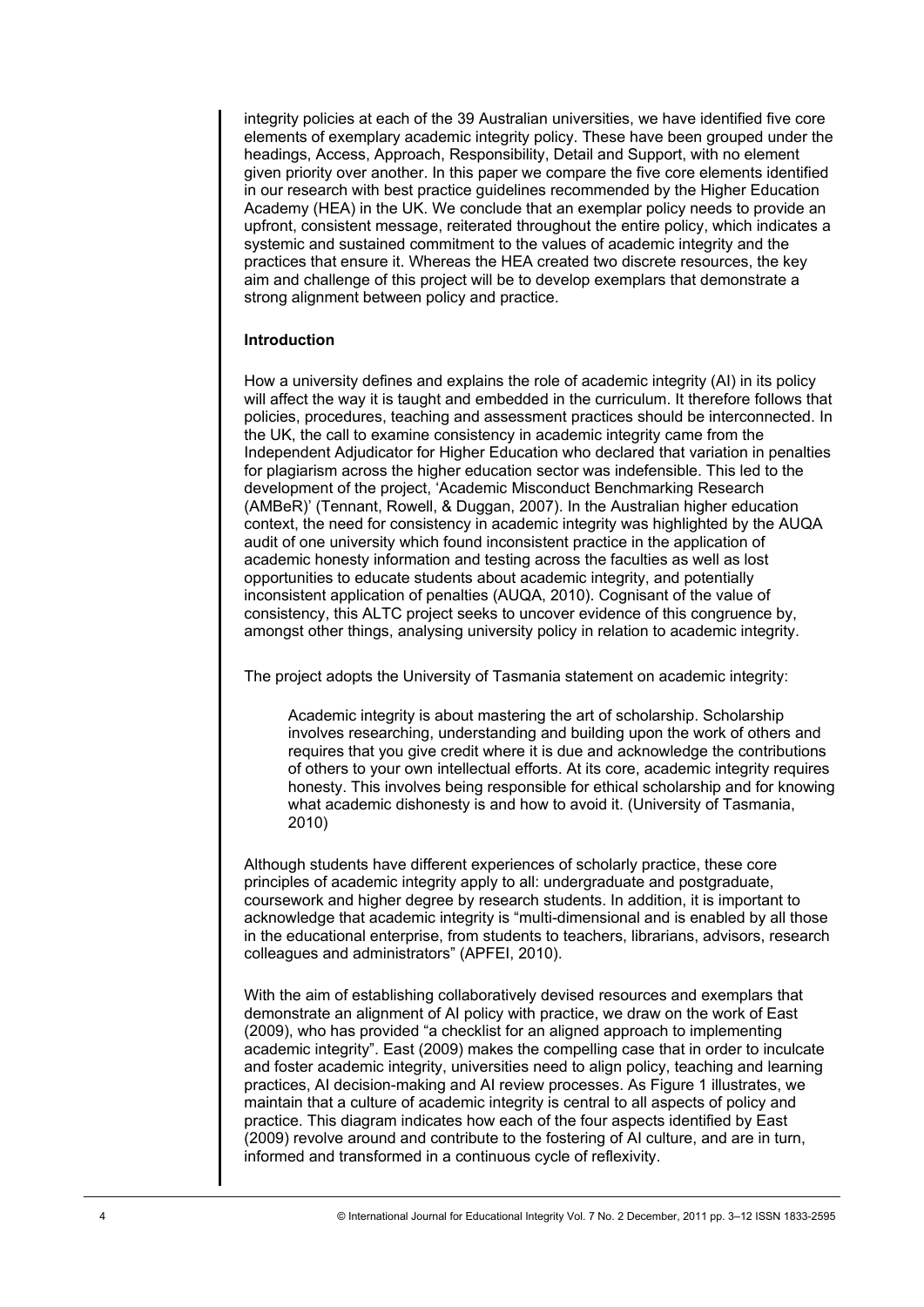

Figure 1: Aligning policy and practice in a culture of academic integrity (extending East, 2009).

This paper responds to the policy aspect in Figure 1 above and reports on the findings from an analysis of Australian universities' academic integrity policies.

# **Method**

The academic integrity policies of 39 Australian universities were accessed online and analysed during the period of December 2010 to March 2011. Locating the appropriate policy at each of the universities was not a simple task as many universities have multiple, related, overlapping but not always linked or updated policies. The approach taken was to determine the main document related to academic integrity policy and only consider additional documents if embedded links were provided in the main policy document.

The project team members were each allocated a specified number of academic integrity policies to code, with at least two coders responsible for every policy. Preliminary coding was based on the literature, our own experience, as well as a recent doctoral dissertation that examined the plagiarism policies of Australian universities (Grigg, 2010).

A total of 20 preliminary categories were used in the first stage of the analysis. These categories are listed below:

- 1. Title of the policy.
- 2. Key terms.
- 3. Definition of academic integrity: Whether academic integrity or academic honesty are defined in the policy.
- 4. Related embedded documents.
- 5. Purpose: Clear statement of the purpose of the policy.
- 6. Responsibility: Clear statement of responsibility for each stakeholder in the policy.
- 7. Breach ID: Identification of what constitutes a breach of the policy.
- 8. Whether the policy uses the terms intent/intention/motivation/knowingly to determine breach behaviour.
- 9. Tool used to detect plagiarism (e.g. manual process, detection software).
- 10. Levels: Classification of a breach according to levels/tiers/major or minor.
- 11. Approach: The spirit of the policy, whether to punish, educate, minimise risk, or develop integrity.
- 12. Penalty: Outcomes of the policy breach are stated.
- 13. Mention of the term 'collusion' used in policy or assisting breach.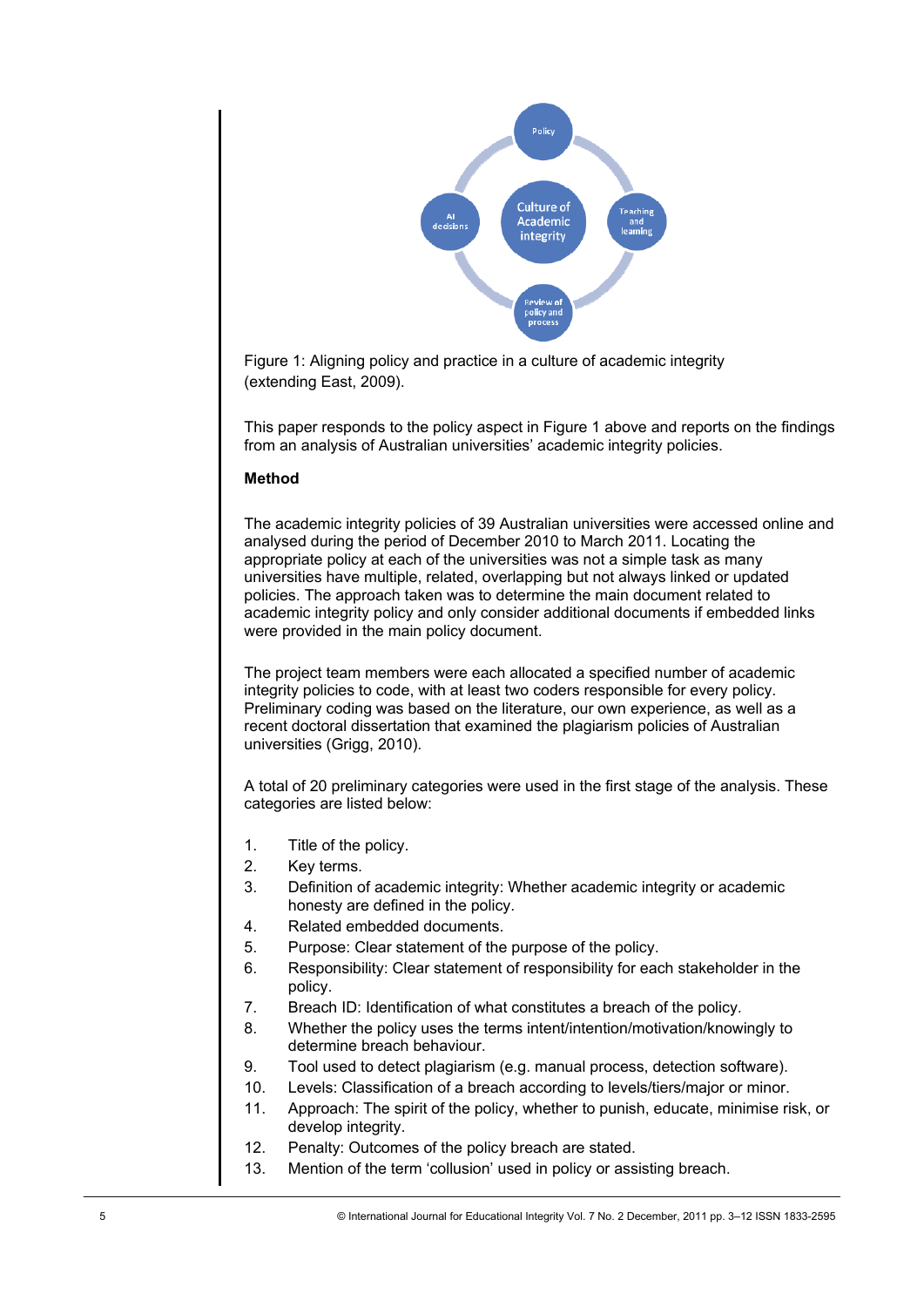- 14. Whether the policy applies to higher degree by research (HDR) students.
- 15. Whether the policy mentions retrospective application.
- 16. Reporting: Who notifies of a breach of policy?
- 17. Recording: Where is a breach of policy recorded?
- 18. Confidentiality: Whether the record of breaches is kept confidential and what is the level of access.
- 19. Ease of access: Ability to find the policy on the university's website using the search function and any of the following terms: academic integrity policy, plagiarism policy, academic honesty policy.
- 20. Timing: When the policy was last reviewed or approved.

Based on the team's discussion, following individual analysis, an additional two categories were included in the coding during the second stage of analysis. These categories are listed below:

- 21. Circumstances: Context, mitigating circumstances, factors to consider regarding breach.
- 22. Enabling implementation: Procedures, resources, modules, training, seminars, and professional development activities to facilitate staff and student awareness and understanding of policy.

The second stage of analysis was conducted on 12 policies that were shortlisted as potential exemplars from the initial 39 academic integrity policies. Each shortlisted policy was rated on a five-point scale (1 being the highest and 5 being the lowest) and the overall strengths and weaknesses of the policy were summarised by the reviewers. The rating given to a policy was based on a number of considerations such as the policy having an explicit purpose with introductory material that provided context for the policy; a statement of scholarly values with an institutional commitment to academic integrity; an appropriate level of detail in the section on breach identification including definitions with examples; an outline of responsibilities for all stakeholders, e.g. the university, staff, and students; and detailed procedures and penalties. The policy also needed to be easy to read, well written, concise, with logical headings, and links to resources.

Each exemplar policy was reviewed by two team members independently and the ratings were compared and discussed as a team. The policies that received a rating of 1 by at least one reviewer and had converging reviews between the two reviewers and the final review by the project team leader and project manager, were considered as exemplar academic integrity policies. The ratings by the reviewers were within one rating point for all the policies with one exception where the rating was apart by two rating points.

## **Results and discussion**

As a consequence of the second stage of analysis, six academic integrity policies were identified as potential exemplars from the 12 shortlisted policies. The following discussion of the elements of an academic integrity policy exemplar is drawn primarily from these shortlisted six policies. As the project progresses, resources will be developed based on these exemplar academic integrity policies. The five elements of exemplary academic integrity policy are detailed below:

1. **Access**: The policy is easy to locate, easy to read, well written, clear and concise. The policy uses comprehensible language, logical headings, provides links to relevant resources and the entire policy is downloadable as an easy to print and read document. This element is given priority in this list, because no matter how comprehensive or well developed a policy, if it is not accessible and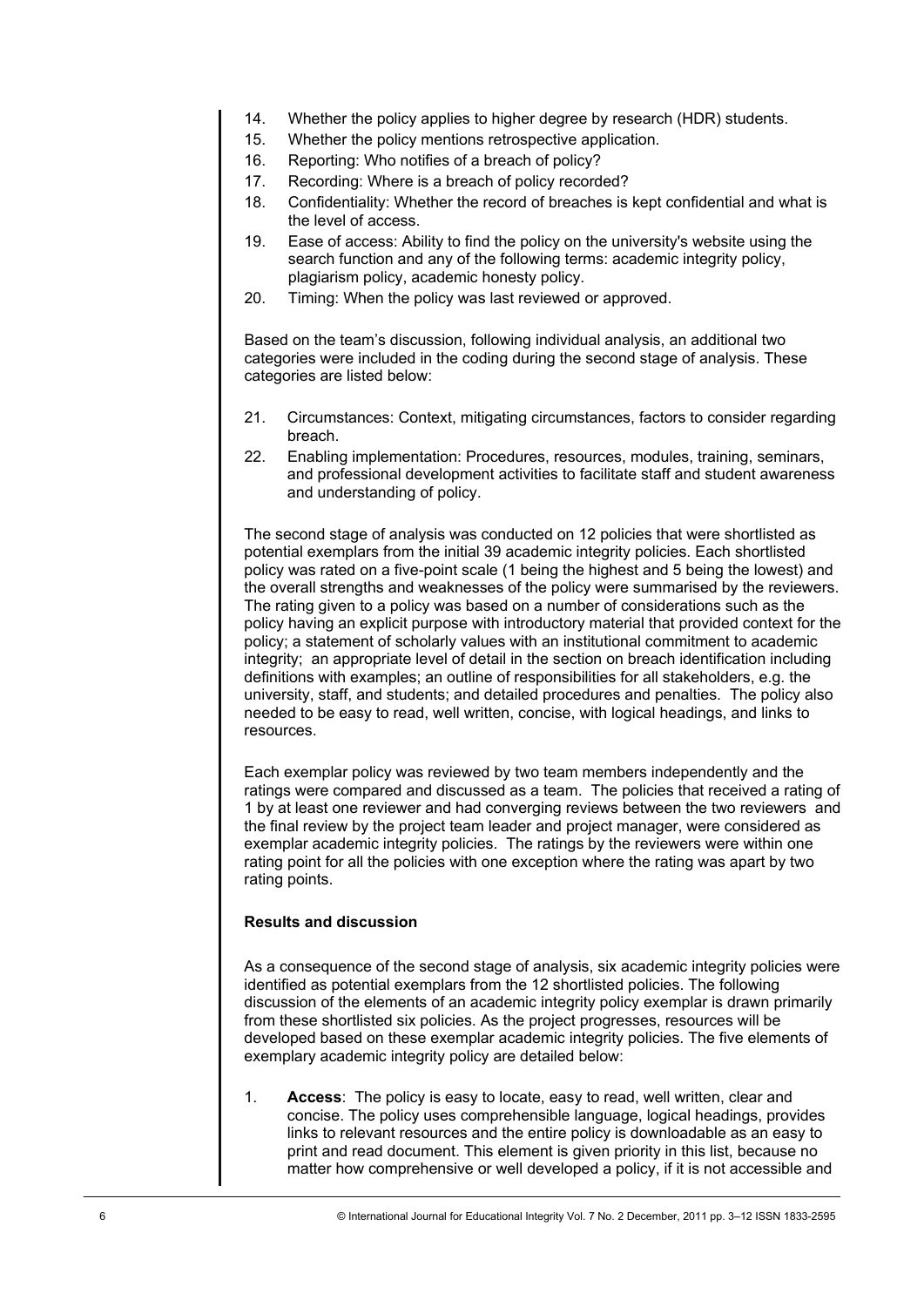understandable to both staff and students, it would be unlikely to be implemented effectively.

- 2. **Approach**: Academic integrity is viewed as an educative process and appears in the introductory material to provide a context for the policy. There is a clear statement of purpose and values with a genuine and coherent institutional commitment to academic integrity through all aspects of the policy. This aspect needs to be one that necessarily runs through all other elements of the policy. An exemplary approach does not begin and end with an upfront statement of intent, but influences both the language and the substance of the entire policy.
- 3. **Responsibility**: The policy has a clear outline of responsibilities for all relevant stakeholders, including university senior management, academic and professional staff, and students. The approach identified by Bertram Gallant and Kalichman (2011) is an example of how a systems approach could be embedded in an exemplary policy. This incorporates responsibility for academic integrity at the individual, organisation, education system and social levels.
- 4. **Detail**: The policy provides a detailed description of a range of academic integrity breaches and explains those breaches using easy to understand classifications or levels of severity. Details of how breaches are identified (such as through the use of text-matching software) are provided. Processes are detailed with a clear list of objective outcomes, and the contextual factors relevant to academic integrity breach decisions are outlined. Extensive but not excessive detail is provided in relation to reporting, recording, confidentiality and the appeals process. Exemplary policy incorporates simple flow charts to demonstrate how the policy is enacted in practice.
- 5. **Support**: Systems are in place to enable implementation of the academic integrity policy including procedures, resources, modules, training, seminars, and professional development activities to facilitate staff and student awareness and understanding of policy. For example, proactive measures to educate students about academic writing and referencing conventions as well as practical strategies to prevent breaches of academic integrity. Enabling strategies *enact* the policy. Without long-term, sustainable and practical support resources, a policy will not be enacted, no matter how well it is articulated.

Figure 2 below depicts the five elements of academic integrity policy: Access, Approach, Responsibility, Detail and Support. In keeping with our theoretical and philosophical stance (based on the work of East, 2009), we maintain that an overarching commitment to a culture of academic integrity lies at the heart of an exemplar academic integrity policy because without this commitment the five elements do not work coherently and consistently together.



Figure 2: Core elements of exemplar academic integrity policy.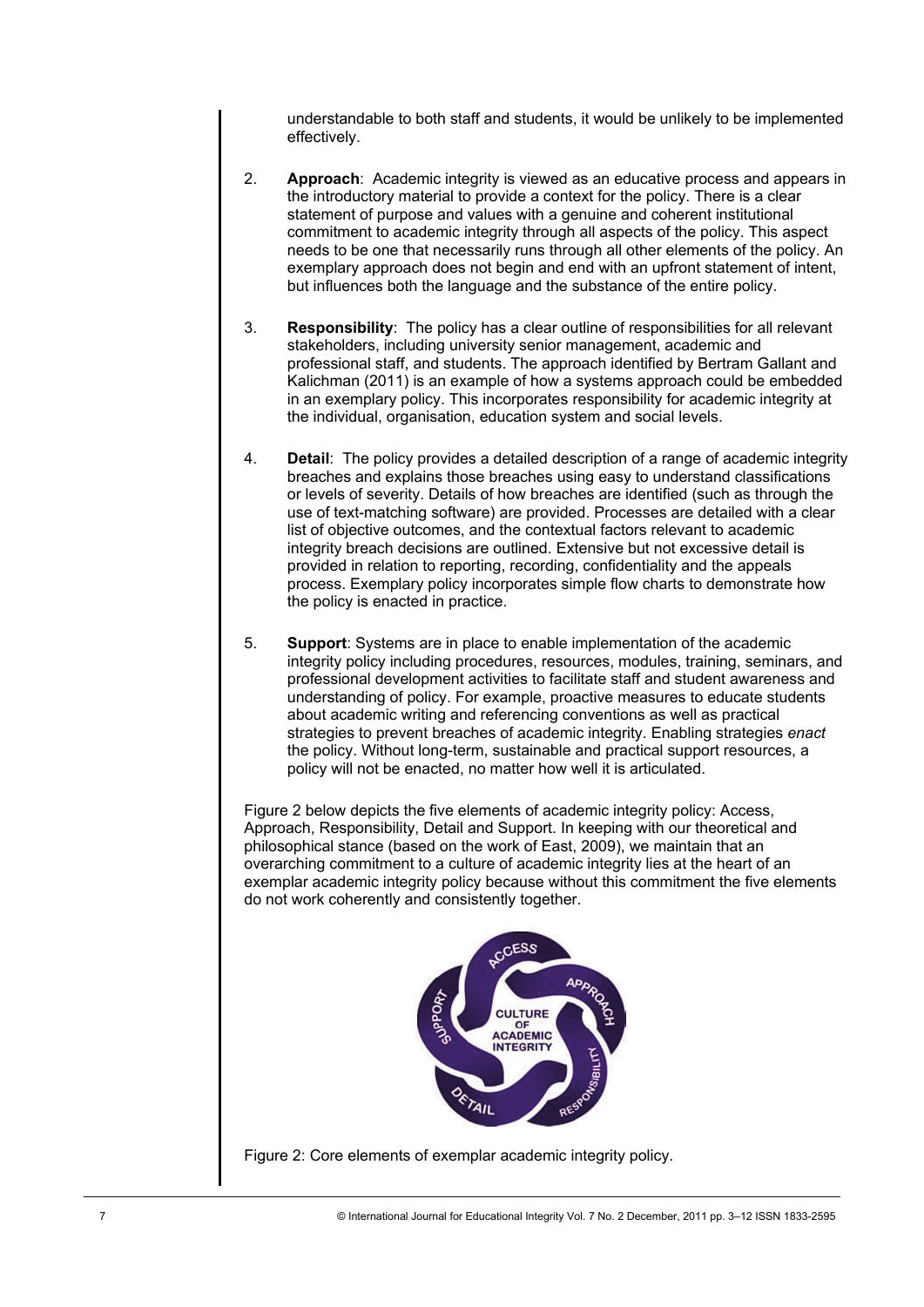We have chosen 'Solomon's Seal Knot' (also known as a Cinquefoil or Pentafoil knot) to represent the elements of exemplar policy for three reasons: the first is that this knot demonstrates that the five elements are all connected, as part of just one strand. The elements do not exist as separate and discrete aspects, and nor is any one element privileged over another. Second, one could imagine that if the knot was pulled together, it would represent great strength – it would, in essence, become a culture of academic integrity, just as the combined force of all the elements work together to strengthen the effectiveness of policy on practices within an institution. The third reason for our choice of this representation is the historical association of wisdom and prudent governance with Solomon's Seal (Moore, 1999). In presenting our vision for exemplar policy we are advocating a stance that goes beyond traditional notions of knowledge. We maintain that wisdom is needed to understand both the centrality of academic integrity to higher education, and the importance of strong governance based on clear ethical principles.

The UK HEA (HEA, 2011a) has provided recommendations for good practice in academic integrity policy which correspond to the five core elements identified in our research. Six of the 12 recommendations directly correspond to what we have categorised as 'Detail'. The HEA's recommendations are complemented by a separate resource document, which provides support for enacting the policy. In combination, these two documents provide a useful anchor to our own research and for the resources which will eventually be developed as part of this ALTC project.

Table 1 below compares the focus of the recommendations by the HEA (2011a) for academic integrity policy, with the core elements of academic integrity policy identified by our research.

#### Table 1:

*Comparison of core elements of academic integrity policy with HEA recommendations* 

| Core elements of<br>academic integrity<br>policy identified in our<br>research                        | Focus of Higher Education Academy<br>recommendations for academic integrity policy                                                                                                                                                                                                                                                                                                                                                                                                                                                                                                                                                                                                                                                         |
|-------------------------------------------------------------------------------------------------------|--------------------------------------------------------------------------------------------------------------------------------------------------------------------------------------------------------------------------------------------------------------------------------------------------------------------------------------------------------------------------------------------------------------------------------------------------------------------------------------------------------------------------------------------------------------------------------------------------------------------------------------------------------------------------------------------------------------------------------------------|
| Access                                                                                                | Establish a central web area on the institutional website.<br>٠                                                                                                                                                                                                                                                                                                                                                                                                                                                                                                                                                                                                                                                                            |
| Approach                                                                                              | Establish cross-institutional group or committee.<br>٠<br>Include statements about the importance of academic scholarship<br>٠<br>and honesty in policy and related guidance for unacceptable<br>academic practice, where the principles and values for academic<br>integrity and academic practice are considered.                                                                                                                                                                                                                                                                                                                                                                                                                        |
| Responsibility                                                                                        | Establish cross-institutional group or committee.<br>$\bullet$<br>Make explicit the responsibilities of the institution, staff and students.                                                                                                                                                                                                                                                                                                                                                                                                                                                                                                                                                                                               |
| Detail                                                                                                | Make explicit the strategies used to identify possible instances of<br>$\bullet$<br>unacceptable academic practice.<br>Develop documentation for policy and procedures that are well<br>$\bullet$<br>structured, and easy to understand, use and follow.<br>Carefully consider terminology, definitions and associated examples.<br>Provide clear and detailed procedures for reporting and managing<br>$\bullet$<br>cases of unacceptable academic practice.<br>Establish a set of available penalties with associated guidance so<br>that staff can determine appropriate penalties that are fair and<br>proportionate.<br>Establish a centralised system to record and monitor cases of<br>$\bullet$<br>unacceptable academic practice. |
| Support                                                                                               | Ensure a variety of strategies and mechanisms to inform and<br>educate students.<br>Develop strategies for staff engagement and development.                                                                                                                                                                                                                                                                                                                                                                                                                                                                                                                                                                                               |
| © International Journal for Educational Integrity Vol. 7 No. 2 December, 2011 pp. 3-12 ISSN 1833-2595 |                                                                                                                                                                                                                                                                                                                                                                                                                                                                                                                                                                                                                                                                                                                                            |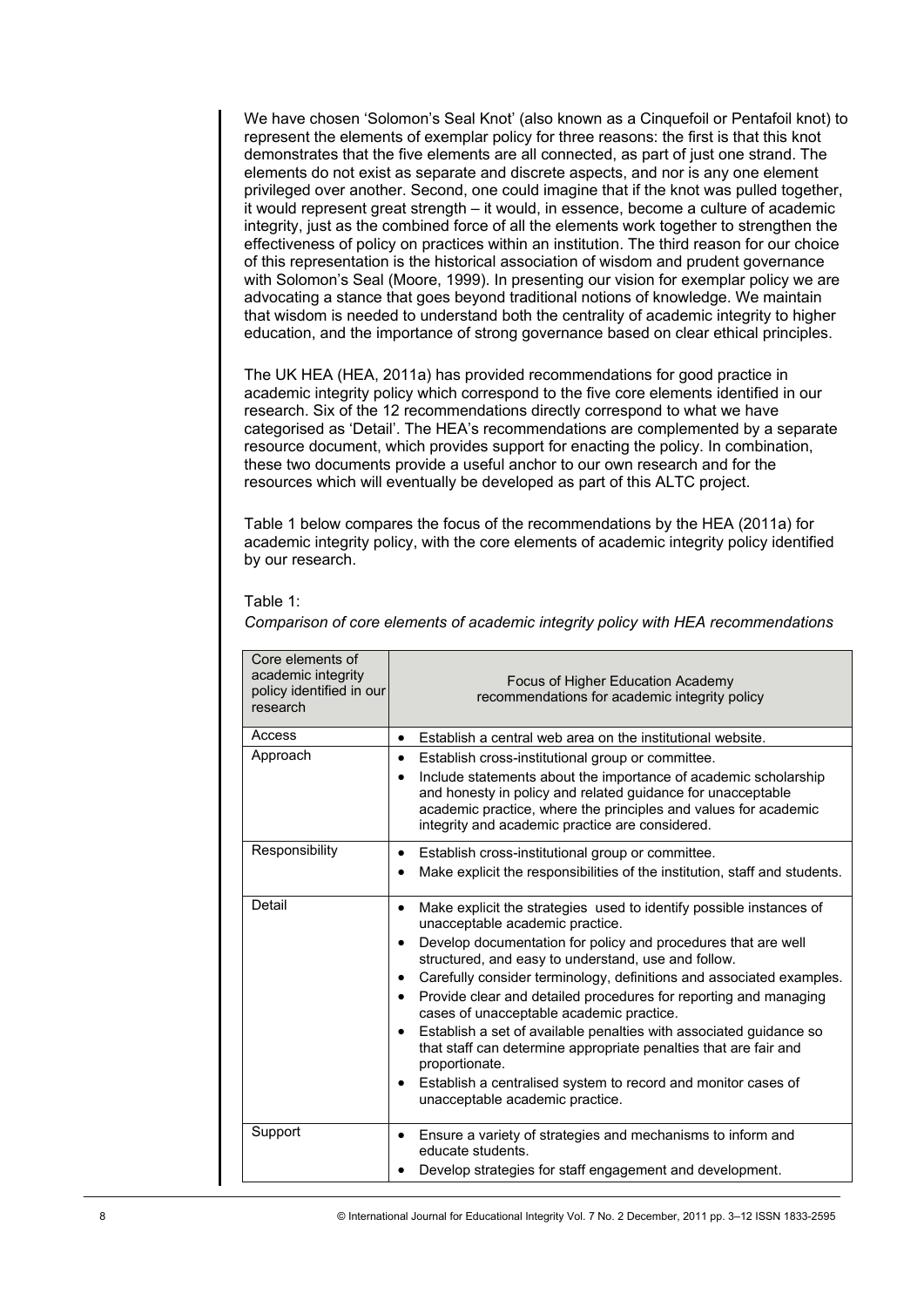## *Access*

Consistent with our own analysis, the HEA makes the case for easily accessed information as a high priority (in the top 3 out of 12). Access might appear to be a mere technicality but it is crucial to make effective the other elements, and so needs to be valued as much as the others. Without simple and easy access for all stakeholders, any policy may as well not exist. Our research showed that 6 of the 39 universities (15%) had policies which were difficult to locate, in terms of easily finding the relevant information. Our research did not include a more nuanced analysis of Access as we have defined it here.

### *Approach*

Our analysis indicated that Approach was crucial to all other elements of the policy in that it influenced and directed both the language and the substance of the entire policy. Some universities attempted to preface their policies with an upfront statement of purpose, but in then providing extensive detail about 'penalties' and 'misconduct', lost the original vision. As we have reported elsewhere, 28% of policies had approaches which we analysed as having a mix of both educative *and* punitive elements which may have ramifications for the way that academic integrity is perceived by students and staff (Bretag et al., 2011). While we agree with the HEA's recommendation for 'statements about the importance of academic scholarship and honesty', we maintain that simple statements are not enough. An exemplar policy needs to provide an upfront, consistent message reiterated throughout the entire policy which indicates a systemic and sustained commitment to the values of academic integrity and the practices that ensure it.

#### *Responsibility*

Our research indicates that multiple stakeholder Responsibility is a core element of exemplar policy. In line with Bertram Gallant and Kalichman (2011), we consider that this responsibility extends beyond the institution and into the educational system and social spheres. An exemplar policy will remind all stakeholders that integrity is not confined to the academy, but in fact has ramifications for personal and professional practice. Those outside the university (e.g. parents, friends, colleagues, employers) also have a role to play. Our research demonstrated that 8 of the 39 universities (21%) placed all of the responsibility for academic integrity in the hands of students (Bretag et al., 2011). Only one university specifically stated that 'everyone' is responsible.

#### *Detail*

Half of the UK HEA (HEA, 2011a) recommendations correspond to the core element we have identified as Detail. While we agree that extensive but not excessive detail is vital to an academic integrity exemplar policy, our analysis has not given this the same weighting. During the coding process, it was apparent that many Australian universities had substituted detail for comprehensible and coherent educational content centred on a commitment to academic integrity for all stakeholders. It seemed that many universities had invested effort in developing a student-targeted, detailed policy which provided information about what would happen if a student breached the policy, but without a central, clearly articulated vision which explained why this detail was necessary. We agree that detail is very important, but as just one element of five equally important aspects, rather than the key ingredient.

One point worth noting is the lack of discussion about issues of confidentiality in the HEA's recommendation relating to record keeping of academic integrity breaches. Our research has shown that 22 (or 56%) of the 39 Australian universities did not refer to confidentiality in their policies. Only 15 (38%) explicitly stated that records would be kept confidential. This is an important issue as anecdotal evidence suggests that both staff and students are apprehensive that any reporting of an AI breach will be 'held against' the student by future lecturers or administrators. Staff may be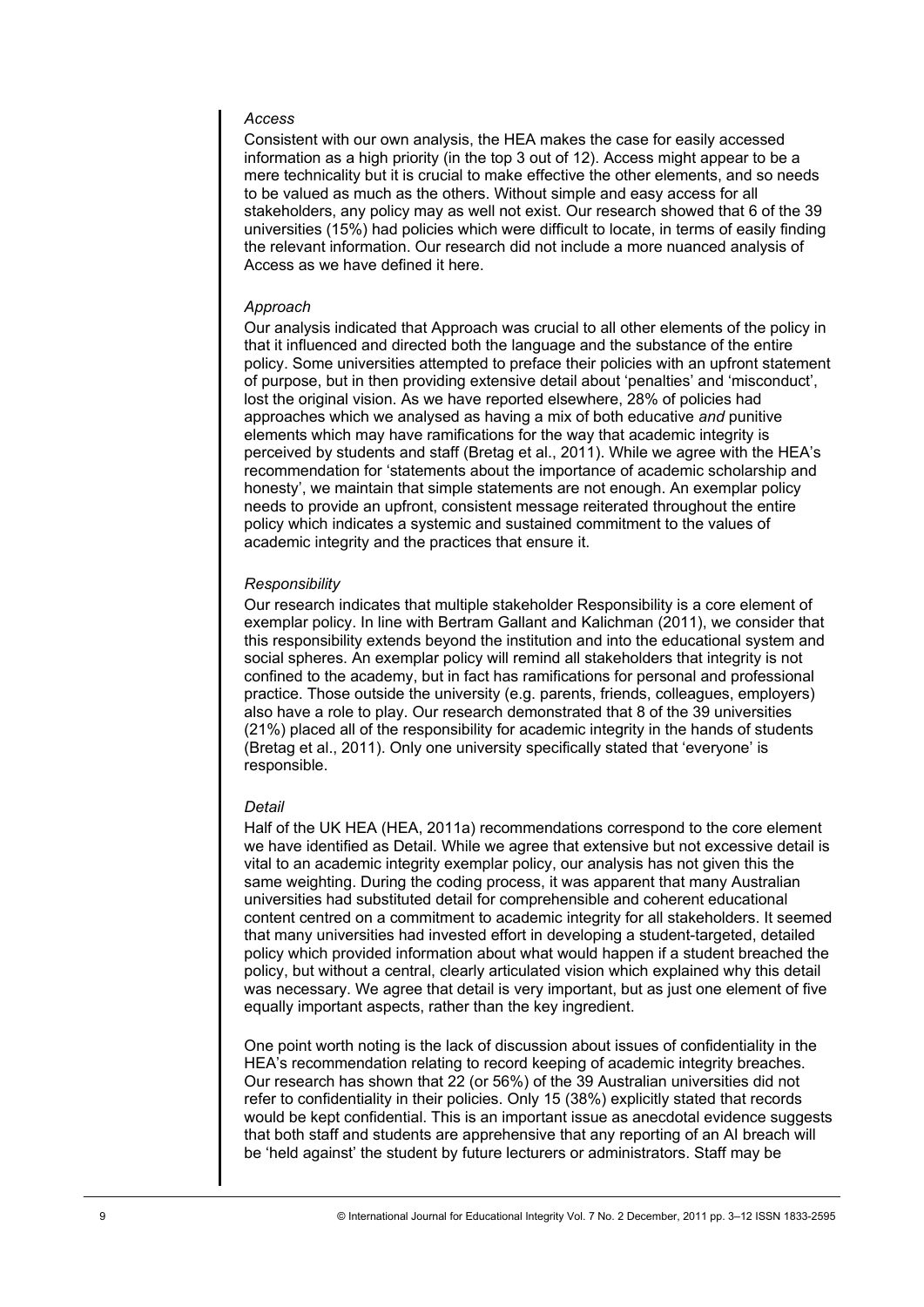reluctant to report a possible breach, and students may feel justifiably anxious if they cannot be assured that AI investigations are confidential.

## *Support*

Support is crucial for the enactment of exemplar policy. In keeping with our systems approach, we have not delineated the support offered to staff from that provided to students, although of course we do recognise that these distinct stakeholder groups require specific and targeted support, unique to each group. In fact, our approach goes one step further than the simple recommendation of the HEA to "ensure that policy and procedures are consistently followed" (2011a, p. 12). In our opinion, the types of professional development activities likely to engage staff go well beyond adherence to policy, and in addition, encourage staff to reflect on fundamental issues relating to academic values, ethical scholarship and their own research practices. This project, however, maintains the view that support needs to be embedded in the policy and be central to it rather than separate. Whereas the HEA created two discrete resources, *Policy Works* (HEA, 2011a) and *Supporting Academic Integrity* (HEA, 2011b), the key aim and challenge of this project will be to develop exemplars that demonstrate a strong alignment between policy and practice.

### **Conclusion**

In this paper we have identified five core elements of exemplary academic integrity policy, based on preliminary analysis of the publicly available online academic integrity policies at each of the 39 Australian universities. These have been categorised as Access, Approach, Responsibility, Detail and Support, and diagrammatically represented as a five stranded 'seal knot' to emphasise the interrelated and non-hierarchical nature of the elements. We have also juxtaposed the identified elements with best practice guidelines recommended by the HEA in the UK to determine any gaps or potential areas for development. In company with the HEA, the intention of this project is not to provide a standardised model for approaches to academic integrity. Rather we hope to develop a more sophisticated approach that goes beyond a policy-level mechanism presuming to cut across the sector, at intra- and inter-university levels, and across courses and disciplines. With Sutherland-Smith (2010), and other leaders in the field of academic integrity (Macdonald & Carroll, 2006; Bertram Gallant, 2011), our research points to the need for far-reaching reform in higher education – one that works from both the ground up and the top down to instigate ethical scholarship and practice at all levels.

We are confident that the opportunity provided by examination and discussion of policy and practice across the sector will lead to individual institutional reflection of how their academic integrity policies might be enhanced and better implemented. The core elements of exemplar academic integrity policy identified in this paper aim to begin a dialogue which will encourage a more nuanced and effective understanding of academic integrity in the Australian higher education context.

### **References**

Asia Pacific Forum on Educational Integrity (APFEI) (2010). *What is educational integrity?* Retrieved June 25, 2010 from http://apfei.edu.au/tiki-index.php

Australian Universities Quality Agency (AUQA) (2010). *Audits: Universities.* Retrieved February 28, 2010 from http://www.auqa.edu.au/qualityaudit/universities/

Bertram Gallant, T. (Ed.). (2011). *Creating the ethical academy: A systems approach to understanding misconduct and empowering change in higher education*. New York: Routledge.

Betram Gallant, T., & Kalichman, M. (2011). Academic ethics: A systems approach to understanding misconduct and empowering change in the academy. In T. Betram Gallant (Ed.), *Creating the ethical academy: A systems approach to*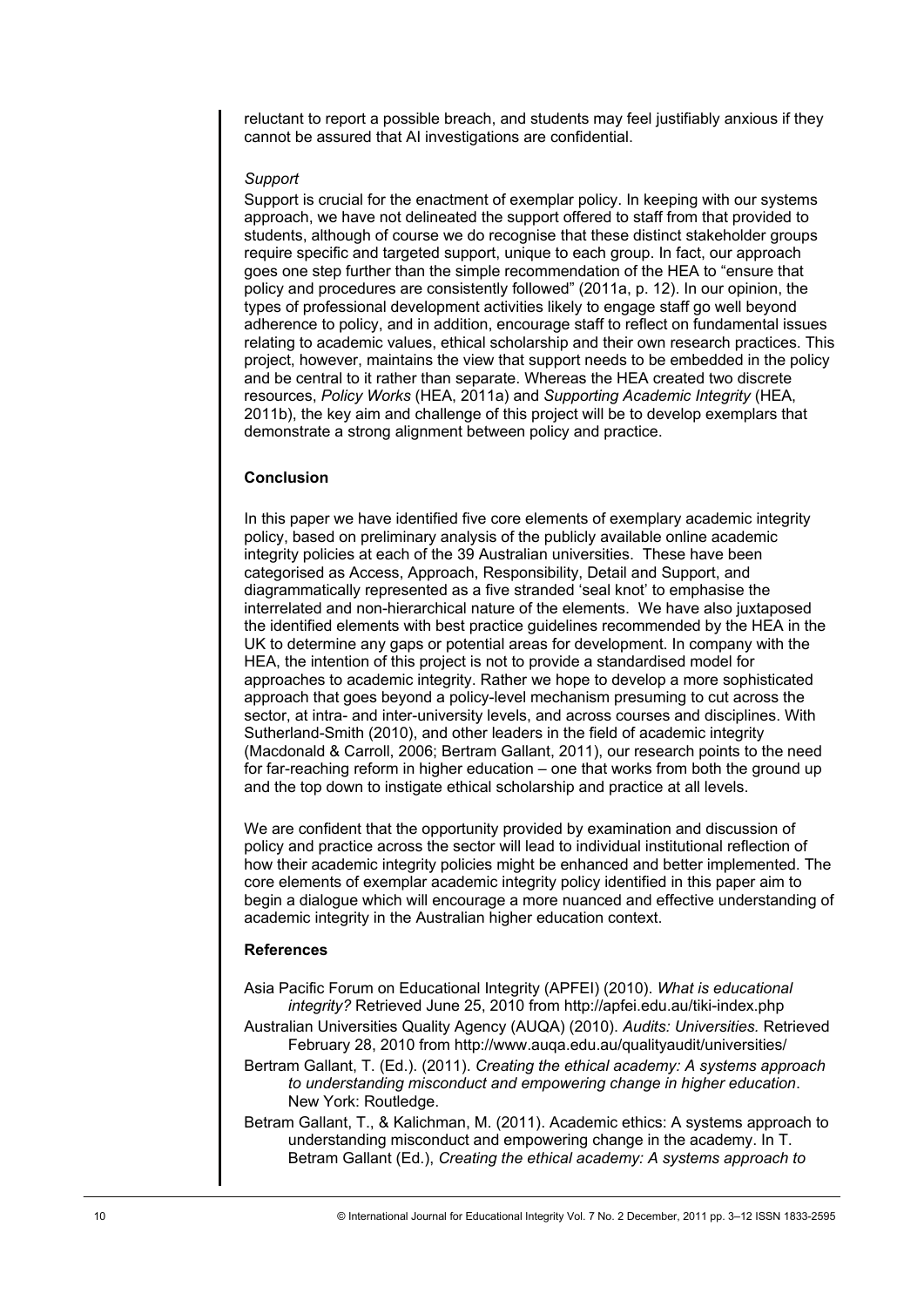*understanding misconduct and empowering change in higher education* (pp. 27 –44). New York: Routledge.

- Bretag, T., Mahmud, S., East, J., Green, M., James, C., McGowan, U., Partridge, L., Wallace, M., & Walker, R. (2011). Academic integrity standards: A preliminary analysis of the academic integrity policies at Australian universities. Refereed paper accepted at the *Australian Quality Forum*, 29 June-1 July, Melbourne, Australia. Retrieved http://www.auqa.edu.au/files/auqf/paper/paper\_h20.pdf
- Bretag, T., Walker, R., Green, M., Wallace, M., East, J., James, C., McGowan, U., & Partridge, L. (2010). *Academic integrity standards: Aligning policy and practice in Australian universities,* successful proposal to the Australian Learning and Teaching Council, Priority Projects, Round 2.
- East, J. (2009). Aligning policy and practice: An approach to integrating academic integrity. *Journal of Academic Language and Learning*, *3*(1), A38–A51. Retrieved http://journal.aall.org.au/index.php/jall/article/viewFile/66/62
- Grigg, G. (2010)*. Plagiarism in higher education: Confronting the policy dilemma*, Unpublished PhD University of Melbourne, Melbourne, Australia. Retrieved http://repository.unimelb.edu.au/10187/8971
- Higher Education Academy JISC Academic Integrity Service (2011a). *Policy works: recommendations for reviewing policy to manage unacceptable academic practice in higher education*. Retrieved May 24, 2011, from http:// www.heacademy.ac.uk/resources/detail/academicintegrity/policy\_works
- Higher Education Academy JISC Academic Integrity Service (2011b). *Supporting academic integrity: Approaches and resources for higher education.* Retrieved May 24, 2011 from http://www.heacademy.

ac.uk/assets/documents/academicintegrity/SupportingAcademicIntegrity\_v2.pdf

- Macdonald, R., & Carroll, J. (2006). Plagiarism a complex issue requiring a holistic institutional approach. *Assessment & Evaluation in Higher Education, 31*(3), 233–245.
- Moore, B. (Ed.). (1999). *Australian Oxford Dictionary*. Melbourne, Australia: Oxford University Press.
- Sutherland-Smith, W. (2010). Retribution, deterrence and reform: The dilemmas of plagiarism management in universities. *Journal of Higher Education Policy and Management*, *32*(1), 5–16. http://dx.doi.org/10.1080/13600800903440519
- Tennant, P., Rowell, G., & Duggan, F. (2007). *AMBeR Project.* Joint Information Systems Committee (JISC). Retrieved March 20, 2008, from http://www.jisc.ac.uk/news/stories/2008/06amber.aspx
- University of Tasmania (2010). *Academic integrity.* Retrieved June 25, 2010, from http://www.academicintegrity.utas.edu.au.

## **About the authors**

*Tracey Bretag*, BA (Hons), MA, EdD (by research), Senior Lecturer and Academic Integrity Officer, School of Management, University of South Australia. Bretag's interest in the topic began with her own doctoral work, 'Implementing plagiarism policy in the internationalised university' (Bretag, 2005). Bretag is the founding editor of the *International Journal for Educational Integrity*, a member of the advisory Board of the International Center for Academic Integrity, and Co-Chair (with Ruth Walker) of the Asia Pacific Forum on Educational Integrity.

*Saadia Mahmud*, MBA, MPhil (Management), Grad Dip Fin Plan, PhD, Research Associate, School of Management, University of South Australia. After a decade of working in banking and finance, Mahmud joined UniSA in 2001. Mahmud's doctoral thesis entitled 'Role of self-organisation in the handling of adaptive challenges by enterprises' (Carapiet, 2006) found that open and honest communication and trust were related to the ability to self-organise. The vital role of open and honest communication, and trust in organisations is a recurrent theme in her research, including her work with Bretag on plagiarism (2007, 2009).